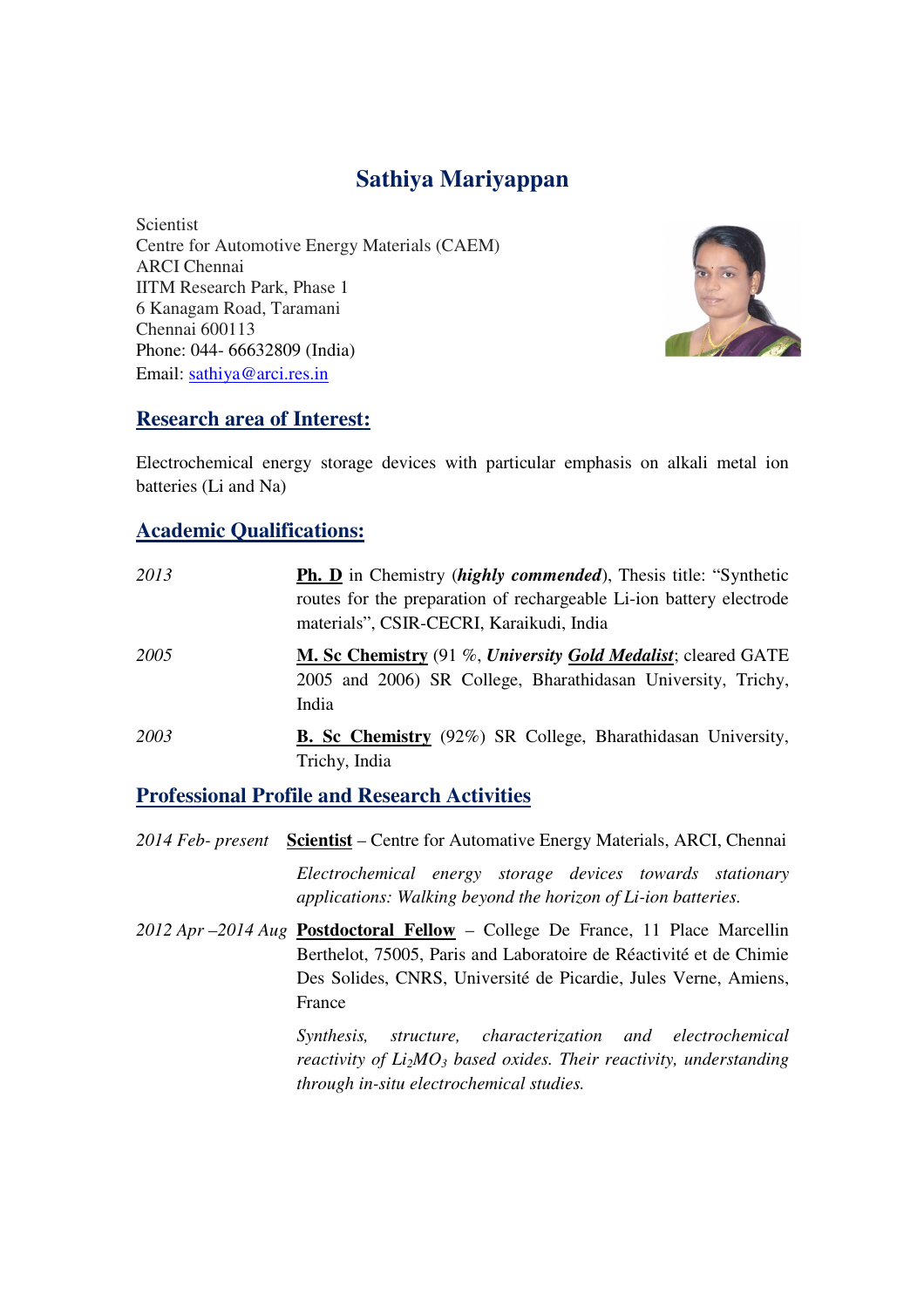*2011 Apr- 2012 Apr* **CSIR-Senior Research Fellow (SRF)** – Central Electrochemical Research Institute, Chennai, India.

> *Synthetic routes for the preparation of rechargeable Li-ion battery electrode materials.*

*2007 Aug-2010 Aug* **CSIR- Fellow under Quick Hire Scheme (QHS)** - Central Electrochemical Research Institute, Karaikudi, India.

> *Synthetic routes for the preparation of rechargeable Li-ion battery electrode materials.*

*2006 Sep-2007 July* **Project JRF** – Solid State and Structural Chemistry Unit (SSCU), Indian Institute of Science, Bangalore, India.

> *Synthesis of new inorganic host materials for the selective removal of nuclear waste*.

## **Skills & Techniques**

- **Material synthesis**: Ability to prepare inorganic materials using various synthetic methods- ceramic synthesis, solution synthesis such as sol-gel, combustion, hydrothermal, solvothermal, ion exchange reactions etc and synthesis by special techniques like Spark Plasma Sintering, etc.
- **Structural characterisations**: Hands on experience with X-ray Diffraction, Rietveld refinement, synchrotron measurements.
- Experienced in SEM, XPS, TEM, UV, IR, Thermal analysis and photocatalysis.
- **Electrochemical characterizations**: Hands on experience in alkali metal ion batteries (Li, Na and K): Cell assembly and characterisations involving GCPL, four probe conductivity, impedance, constant power experiments and voltammetric measurements
- Hands on experience in *in-situ* cell assembly and analysis (*in-situ* XRD, *in-situ* synchrotron, *in-situ* NMR and *in-situ* EPR etc).

## **Research Publications:**

- 1. **M. Sathiya**, J. B. Leriche, E. Salager, D. Gourier, J.-M. Tarascon, H. Vezin, "Electron Paramagnetic resonance Imaging for live monitoring of Li-ion batteries", **Nature Communications,** 6: 6276 (2015).
- 2. **M. Sathiya**, A. M. Abakumov, K. Ramesha, D. Foix, G. Rousse, C. P. Laisa, D. Gonbeau, M-L. Doublet, A. S. Prakash, G. Van Tendeloo, J.-M. Tarascon, "Origin of voltage decay in high capacity layered oxide electrodes," **Nature Materials** 14 p. 230-238 (2014).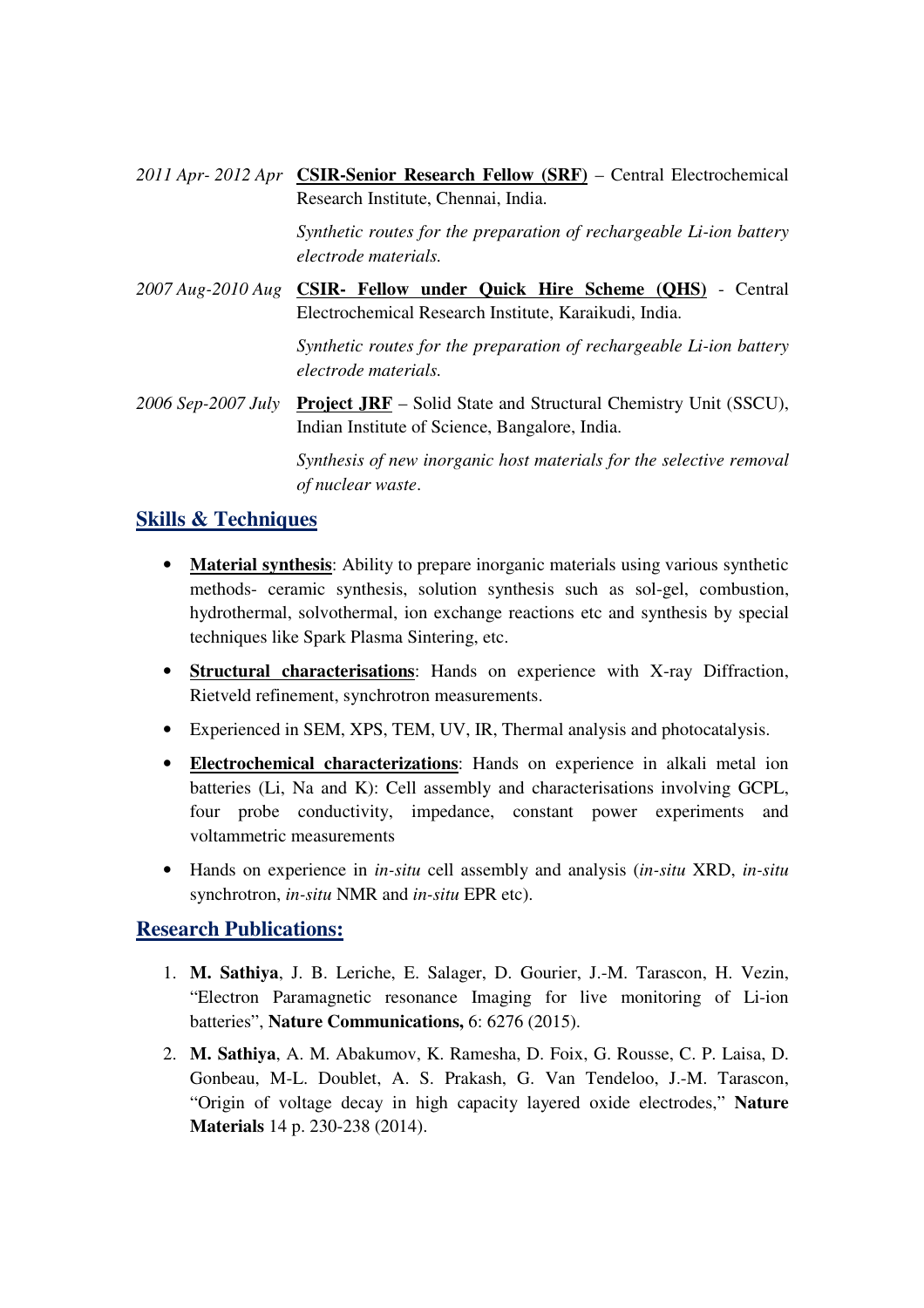- 3. **M. Sathiya**, G. Rousse, K. Ramesha, C. P. Laisa, H. Vezin, M. T. Sougrati, M-L. Doublet, D. Foix, D. Gonbeau, W. Walker, A. S. Prakash, M. Ben Hassine, L. Dupont, J.-M. Tarascon, "Reversible anionic redox chemistry in high capacity layered oxide electrodes," **Nature Materials** 12 p. 827-835 (2013)
- 4. **M. Sathiya**, K. Ramesha, G. Rousse, D. Foix, D. Gonbeau, K. Guruprakash, A. S. Prakash, M. L. Doublet, J.-M. Tarascon, "Li<sub>4</sub>NiTeO<sub>6</sub> as a positive electrode for Li-ion batteries", *Chemical Communications* 49 p. 11376-11378 (2013).
- 5. **M. Sathiya**, K. Ramesha, G. Rousse, D. Gonbeau, A. S. Prakash, J.-M. Tarascon, "High performance  $Li_2Mn_vRu_{1-v}O_3$  cathode materials for rechargeable Li-ion batteries: Their understanding", **Chemistry of Materials**, 25 p. 1121-1131 (2013)
- 6. M. Ati, **M. Sathiya**, S. Boulineau, M. Reynaud, A. Abakumov, G. Rousse, B. C. Melot, G. Van Tendeloo, J.-M. Tarascon, "Understanding and promoting the rapid preparation of the triplite phase of LiFeSO4F for use as a large-potential Fe cathode", *Journal of American Chemical Society*, 134 (44) p. 18380-18387 (2012).
- 7. N. Recham, G. Rousse, M. T. Sougrati, J.-N. Chotard, C. Frayreet, **M. Sathiya**, B. C. Melot, J- C. Jumas, J.-M. Tarascon, "Preparation and characterisation of a robust FeSO4F-based framework for alkali ion insertion electrodes," In press, *Chemistry of Materials*; 24 (22) p. 4363-4370 (2012).
- 8. **M. Sathiya**, K. Hemalatha, K. Ramesha, J. M- Tarascon, A. S. Prakash, " Synthesis, structure and electrochemical properties of the layered sodium insertion cathode material  $\text{NaNi}_{1/3}\text{Mn}_{1/3}\text{Co}_{1/3}\text{O}_2$ ", *Chemistry of Materials*, 24 (10) p. 1846- 1853 (2012)
- 9. **M. Sathiya**, A.S. Prakash, K. Ramesha, J-M. Tarascon and A.K. Shukla, "V<sub>2</sub>O<sub>5</sub>anchored Carbon Nanotubes for enhanced electrochemical energy storage" *Journal of American Chemical Society.*, 133(40) p. 16291(2011).
- 10. A. S. Prakash, P. Manikandan, K. Ramesha, **M. Sathiya**, J-M. Tarascon, and A. K. Shukla, "Solution-Combustion Synthesized Nanocrystalline  $Li<sub>4</sub>Ti<sub>5</sub>O<sub>12</sub>$  As High-Rate Performance Li-ion Battery Anode" *Chemistry of Materials*, 22, p2857-2863 (2010).
- 11. **M. Sathiya**, A.S. Prakash, K. Ramesha and A.K. Shukla, "Rapid synthetic routes to prepare  $LiNi<sub>1/3</sub>Mn<sub>1/3</sub>Co<sub>1/3</sub>O<sub>2</sub>$  as a high voltage, high-capacity Li-ion battery cathode". *Mater. Res. Bull.* 44 (10), p.1990-1994 (2009).
- 12. **M. Sathiya**, A.S. Prakash, K. Ramesha and A.K. Shukla, "Nitrate-melt synthesised HT-LiCoO<sub>2</sub> as a superior cathode material for Lithium-ion batteries" *Materials***,** 2, p. 857-868 (2009).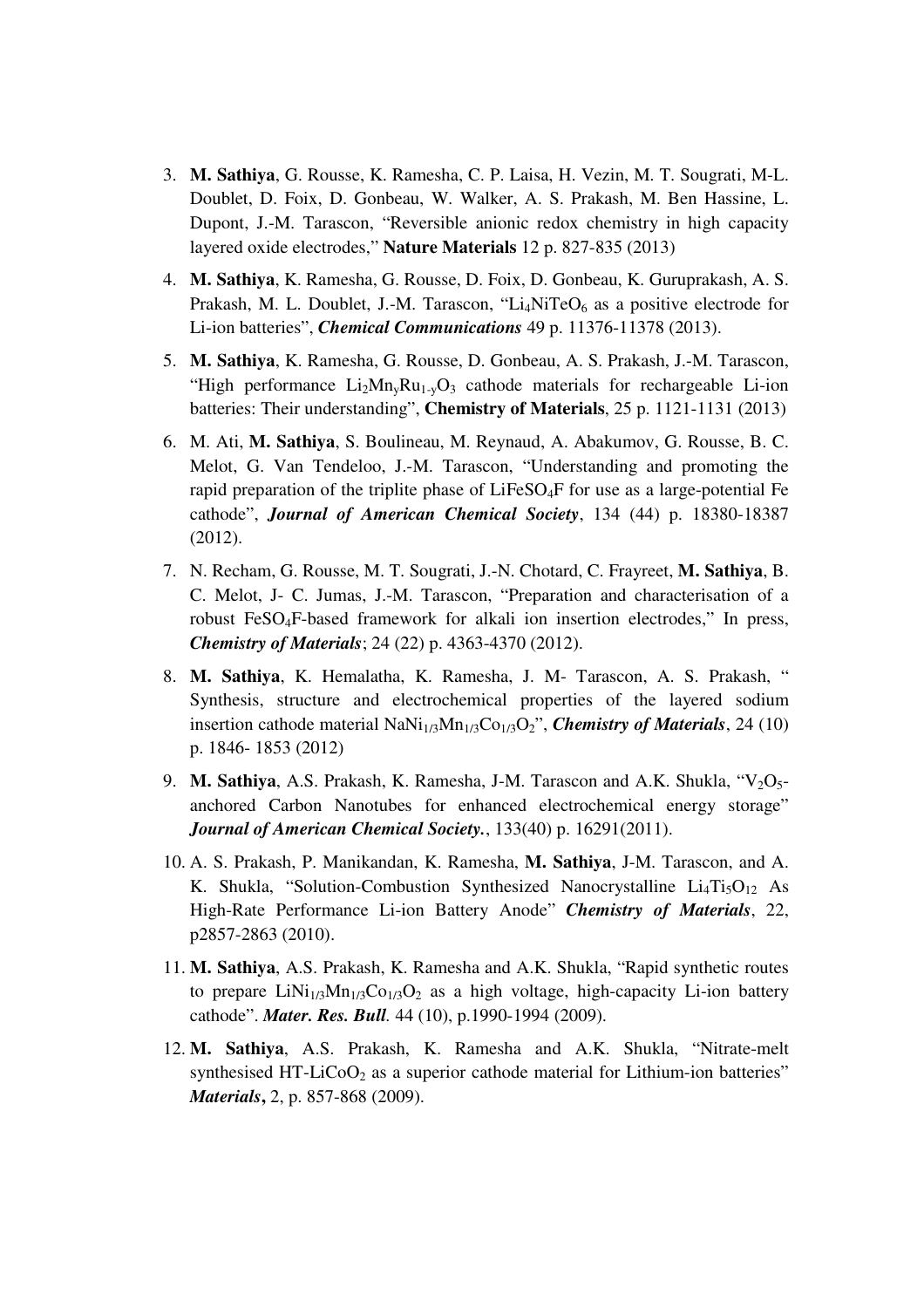- 13. **M. Sathiya**, A. S. Prakash, K. Ramesha and A. K. Shukla "Nitrates-melt synthesized  $LiNi<sub>0.8</sub>Co<sub>0.2</sub>O<sub>2</sub>$  and its performance as cathode in Li-ion cells", *Bulletin Of Material Science*, 34, p. 7 (2011).
- 14. Ramdas B. Khomane, A. S. Prakash, K. Ramesha, **M. Sathiya**, " CTAB-assisted sol-gel synthesis of  $Li<sub>4</sub>Ti<sub>5</sub>O<sub>12</sub>$  and its performance as anode material for Li-ion batteries", *Material Research Bulletin*, 46(7) p. 1139 (2011).
- 15. K. Ramesha, A. S. Prakash, **M. Sathiya**, Grithar Madras, A. K. Shukla "Synthesis and photocatalytic properties of  $Ag[L_{1/3}Ru_{2/3}]O_2$ : A new delafossite oxide" *Material Science and Engineering B*, 176, 141-146 (2011).
- 16. K. Ramesha, A. S. Prakash, **M. Sathiya**, Grithar Madras, A. K. Shukla "Synthesis of new  $(Bi,La)3MSb_2O_{11}$  phases  $(M = Cr, Mn, Fe)$  with  $KSbO_3$ -type structure and their magnetic and photocatalytic properties" *Bulletin Of Material Science*, 34, p. 271-277 (2011).
- 17. R. Ramachandran, **M. Sathiya**, K. Ramesha, A. S Prakash, Giridhar Madras, A. K. Shukla, "Photocatalytic properties of KBiO<sub>3</sub> and LiBiO<sub>3</sub> with tunnel structures" *Journal of Chemical Sciences*, 123 (4), p.517-524 (2011).
- 18. E. Salager, V. Sarou-Kanian, **M. Sathiya**, M. Tang, J-B. Leriche, P. Melin, Z. Wang, C. Bessada, M. Deschamps and J-M. Tarascon, "Solid state NMR spectroscopy of the family of positive electrode materials  $Li_2Ru_{(1-v)}Sn_vO_3$  for Liion batteries", *Chemistry of Materials* 26(24) p7009-7019 (2014)*.*
- 19. P. Rozier, **M. Sathiya**, Alagar Raj Paulraj, D.e Foix, T. Desaunay, P. L. Taberna, P. Simon, J-M. Tarascon<sup>, "</sup>Anionic redox chemistry in Na-rich  $Na<sub>2</sub>Ru<sub>1-v</sub>Sn<sub>v</sub>O<sub>3</sub>$ positive electrode material", **Electrochemical Communications** 53 p 29-32 (2015).
- 20. E. McCalla, M. T. Sougrati, G. Rousse, E. J. Berg, A. Abakumov, N. Recham, K. Ramesha, **M. Sathiya**, R. Dominko, G. Van Tendeloo, P. Novák, and J-M Tarascon "Understanding the roles of anionic redox and oxygen release during electrochemical cycling of lithium rich layered Li4FeSbO6**",** *Journal of American chemical Society* 137 p 4804- 4814 (2015).
- 21. J-M. Tarascon, E. McCalla, A. S. Prakash, E. Berg, M. Saubanère, A. Abakumov, D. Foix, M. T. Sougrati, G. Rousse, F. Lepoivre, **Sathiya Mariyappan**, M-L Doublet, D. Gonbeau, P. Novák, B. Klobes, R. Hermann, and G. Van Tendeloo, "Reversible Li-intercalation Through Oxygen Reactivity in Li-rich Li-Fe-Te Oxide Materials" *Journal of Electrochemical Society* 162 (7) p A1341- A1351 (2015).